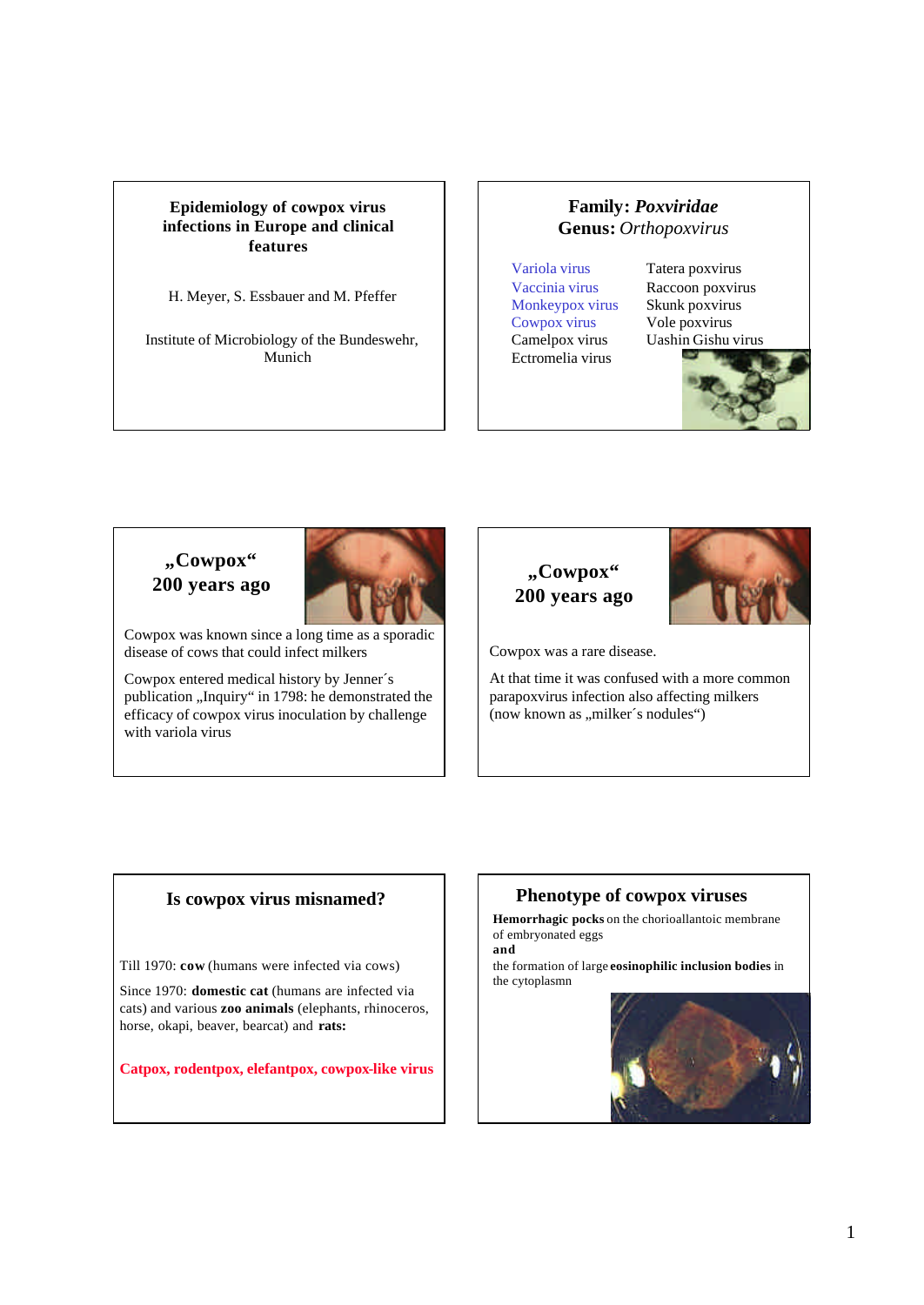# **What is the natural reservoir of cowpox virus?**

- ß Moscow zoo outbreak in 1973: cheetah, lion, panther, jaguar, puma, ocelot, anteater (infected via white rats kept for feeding)
- **Serosurveys demonstrated antibodies in bank voles,** field voles and wood mice, especially in autumn.
- ß Bank and field voles are susceptible to very low doses of virus.
- ß Few clinical signs were seen, but it has been shown to have an adverse effect on the reproductive output.



## **Geographic distribution of cowpox virus**

Cases were reported from cows and cats:

United Kingdom, Germany, Austria, The Netherlands (cats and rats), France, Norway, Sweden, Finland, Poland, Russia (rats)

### **Cowpox virus is endemic to Western Eurasia**

Are different virus strains associated with different rodent species?











# **Cowpox virus in a beaver**  $\vert$  **cowpox virus infection in humans**

Virus enters via skin lesions

usually produces a localized painful lesion with successive macular, papular, vesicular, pustular, ulceral and eschar stages for 2 to 4 weeks

accompanied by local lymphadenopathy and ca. 30% of the patients are admitted to hospital

>50% had contact with an infected cat

Cave: immunosuppression!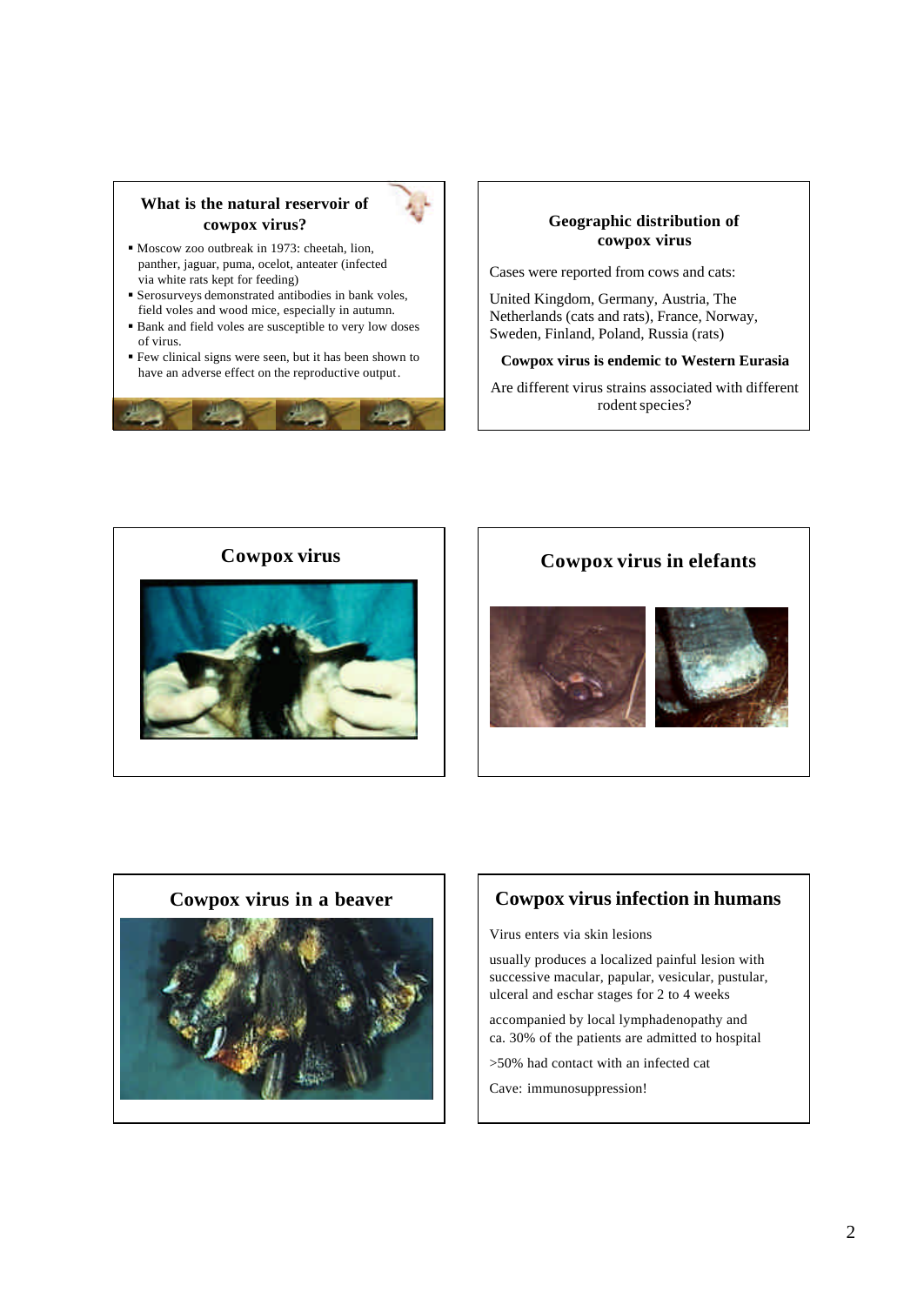





# Case report<br>(Wolfs et al., 2002, EID 8: 1495)

- A 14-year-old girl presented with ulcerated nodules on her upper lip and eyelids, feverish but otherwise in good health
- Treatment with ciprofloxacin: within days the lesions developed into crater-like ulcers
- Lesions were covered with black crusts, edema and erythema

### Case report (Wolfs et al., 2002, EID 8: 1495)

- **The outcome**: ulcerated lesions healed within 4 weeks and left atrophic scars
- 2 weeks ago she had found an ill wild rat (Rattus norvegicus) for which she cared and which had died after 6 days
- A cytopathogenic agent was isolated from a skin lesion of the girl and from the brain of the rat
- PCR and sequencing demonstrated: cowpox virus
- First proven wild rodent-to-human transmission

# **Generalized cowpox in an immunosuppressed child (Pelkonen et al., 2003, EID 9: 1458)**